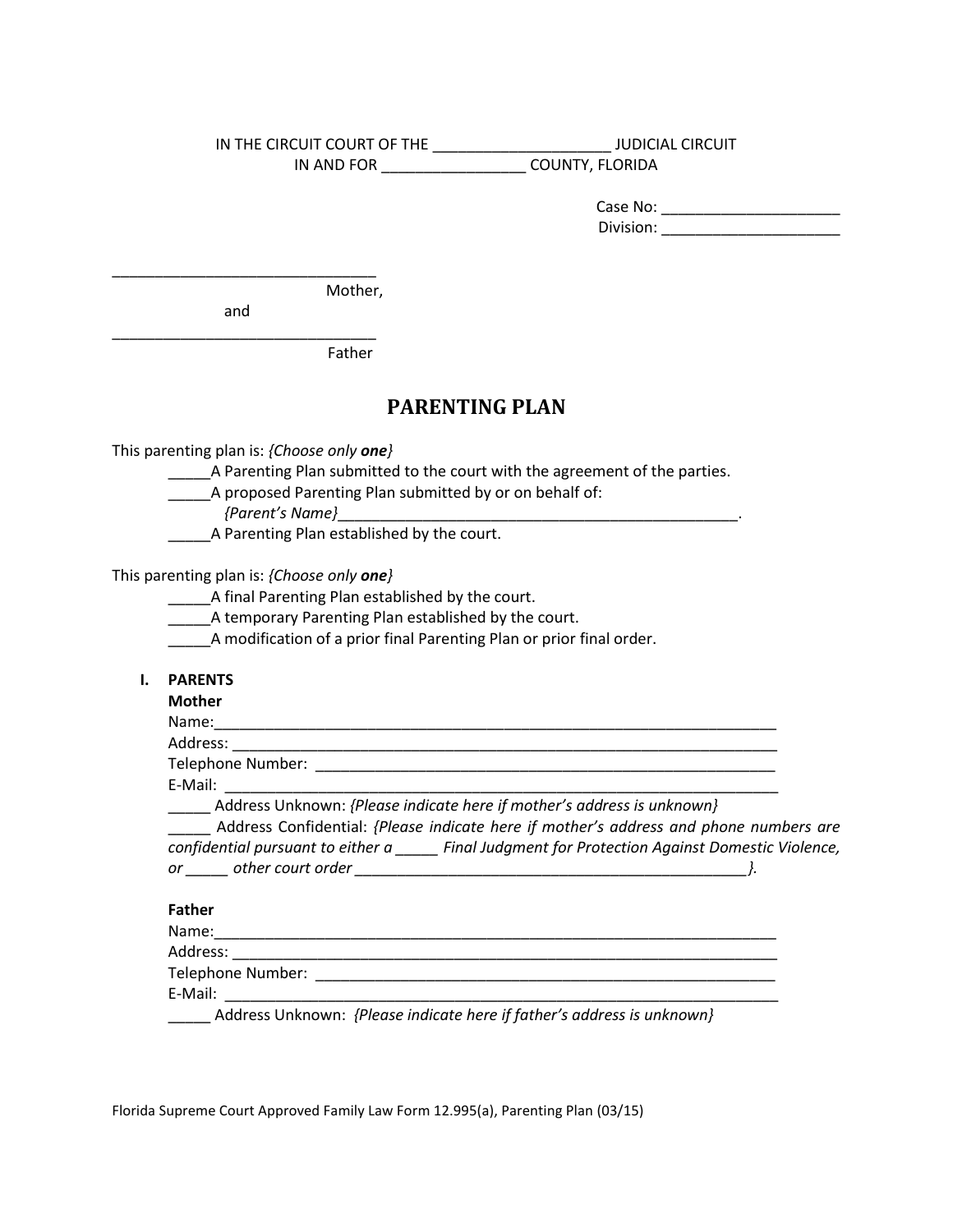\_\_\_\_\_ Address Confidential: *{Please indicate here if father's address and phone numbers are confidential pursuant to either a \_\_\_\_\_ Final Judgment for Protection Against Domestic Violence or \_\_\_\_\_ other court order\_\_\_\_\_\_\_\_\_\_\_\_\_\_\_\_\_\_\_\_\_\_\_\_\_\_\_\_\_\_\_\_\_\_\_\_\_\_\_\_\_\_\_\_\_\_\_\_\_\_.}*

**II. CHILDREN**: This parenting plan is for the following child(ren) born to, or adopted by the parties: (*add additional lines as needed*)

\_\_\_\_\_\_\_\_\_\_\_\_\_\_\_\_\_\_\_\_\_\_\_\_\_\_\_\_\_\_\_\_\_\_\_\_\_\_\_\_\_\_\_\_\_\_\_\_\_\_\_\_\_\_\_\_\_\_\_\_\_\_\_\_\_\_\_\_\_\_\_\_\_\_\_\_\_\_ \_\_\_\_\_\_\_\_\_\_\_\_\_\_\_\_\_\_\_\_\_\_\_\_\_\_\_\_\_\_\_\_\_\_\_\_\_\_\_\_\_\_\_\_\_\_\_\_\_\_\_\_\_\_\_\_\_\_\_\_\_\_\_\_\_\_\_\_\_\_\_\_\_\_\_\_\_\_ \_\_\_\_\_\_\_\_\_\_\_\_\_\_\_\_\_\_\_\_\_\_\_\_\_\_\_\_\_\_\_\_\_\_\_\_\_\_\_\_\_\_\_\_\_\_\_\_\_\_\_\_\_\_\_\_\_\_\_\_\_\_\_\_\_\_\_\_\_\_\_\_\_\_\_\_\_\_ \_\_\_\_\_\_\_\_\_\_\_\_\_\_\_\_\_\_\_\_\_\_\_\_\_\_\_\_\_\_\_\_\_\_\_\_\_\_\_\_\_\_\_\_\_\_\_\_\_\_\_\_\_\_\_\_\_\_\_\_\_\_\_\_\_\_\_\_\_\_\_\_\_\_\_\_\_\_ \_\_\_\_\_\_\_\_\_\_\_\_\_\_\_\_\_\_\_\_\_\_\_\_\_\_\_\_\_\_\_\_\_\_\_\_\_\_\_\_\_\_\_\_\_\_\_\_\_\_\_\_\_\_\_\_\_\_\_\_\_\_\_\_\_\_\_\_\_\_\_\_\_\_\_\_\_\_

Name **Name Date of Birth** 

#### **III. JURISDICTION**

The United States is the country of habitual residence of the child(ren).

The State of Florida is the child(ren)'s home state for the purposes of the Uniform Child Custody Jurisdiction and Enforcement Act.

This Parenting Plan is a child custody determination for the purposes of the Uniform Child Custody Jurisdiction and Enforcement Act, the International Child Abduction Remedies Act, 42 U.S.C. Sections 11601 et seq., the Parental Kidnapping Prevention Act, and the Convention on the Civil Aspects of International Child Abduction enacted at the Hague on October 25, 1980, and for all other state and federal laws.

Other:  $\overline{\phantom{a}}$ 

#### **IV. PARENTAL RESPONSIBILITY AND DECISION MAKING**

1. **Parental Responsibility** *{Choose only one}*

#### \_\_\_\_\_**Shared Parental Responsibility.**

It is in the best interests of the child(ren) that the parents confer and **jointly** make all major decisions affecting the welfare of the child(ren). Major decisions include, but are not limited to, decisions about the child(ren)'s education, healthcare, and other responsibilities unique to this family.

**OR**

#### \_\_\_\_\_**Shared Parental Responsibility with Decision Making Authority**

It is in the best interests of the child(ren) that the parents confer and attempt to agree on the major decisions involving the child(ren). If the parents are unable to agree, the authority for making major decisions regarding the child(ren) shall be as follows: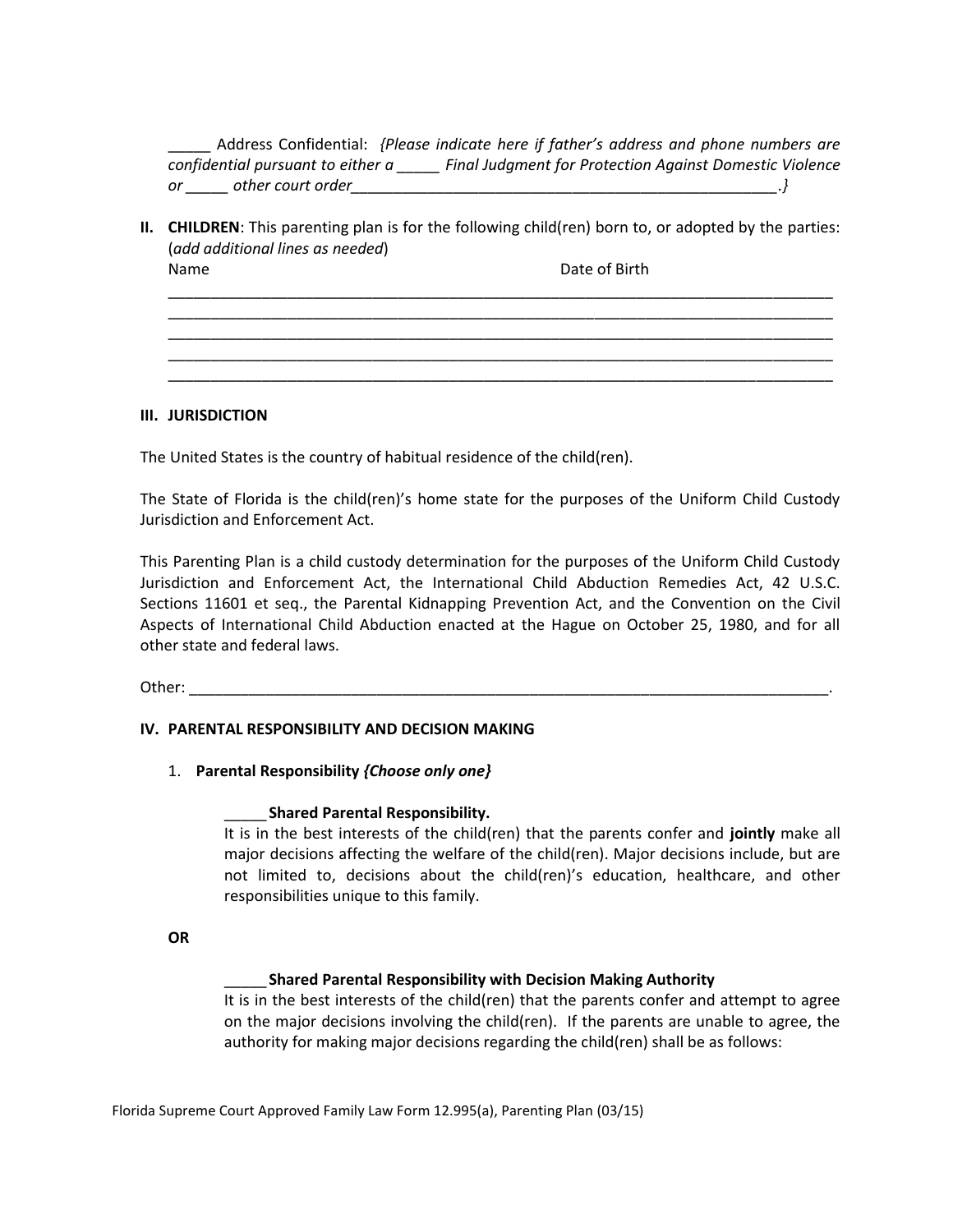| Education/Academic decisions | Mother | Father |
|------------------------------|--------|--------|
| Non-emergency health care    | Mother | Father |
| Other: {Specify}             | Mother | Father |
|                              | Mother | Father |
|                              | Mother | Father |

 **OR**

#### \_\_\_\_\_**Sole Parental Responsibility:**

It is in the best interests of the child(ren) that the \_\_\_\_\_ Mother \_\_\_\_\_ Father shall have sole authority to make major decisions for the child(ren.) It is detrimental to the child(ren) to have shared parental responsibility.

#### 2. **Day-to-Day Decisions**

Unless otherwise specified in this plan, each parent shall make decisions regarding day-today care and control of each child while the child is with that parent. Regardless of the allocation of decision making in the parenting plan, either parent may make emergency decisions affecting the health or safety of the child(ren) when the child is residing with that parent. A parent who makes an emergency decision shall share the decision with the other parent as soon as reasonably possible.

### 3. **Extra-curricular Activities** *{Indicate all that apply}*

- a. Either parent may register the child(ren) and allow them to participate in the activity of the child(ren)'s choice.
- b.\_\_\_\_\_The parents must mutually agree to all extra-curricular activities.
- c.\_\_\_\_\_The parent with the minor child(ren) shall transport the minor child(ren) to and/or from all mutually agreed upon extra-curricular activities, providing all necessary uniforms and equipment within the parent's possession.
- d.\_\_\_\_\_ The costs of the extra-curricular activities shall be paid by: Mother \_\_\_\_\_\_% Father \_\_\_\_\_\_\_\_ %
- e.\_\_\_\_\_ The uniforms and equipment required for the extra-curricular activities shall be paid by: Mother \_\_\_\_\_\_\_\_ % Father \_\_\_\_\_\_\_\_ %

\_\_\_\_\_\_\_\_\_\_\_\_\_\_\_\_\_\_\_\_\_\_\_\_\_\_\_\_\_\_\_\_\_\_\_\_\_\_\_\_\_\_\_\_\_\_\_\_\_\_\_\_\_\_\_\_.

f.\_\_\_\_\_ Other: *{Specify}*\_\_\_\_\_\_\_\_\_\_\_\_\_\_\_\_\_\_\_\_\_\_\_\_\_\_\_\_\_\_\_\_\_\_\_\_\_\_\_\_\_\_\_\_\_\_\_\_\_\_\_\_\_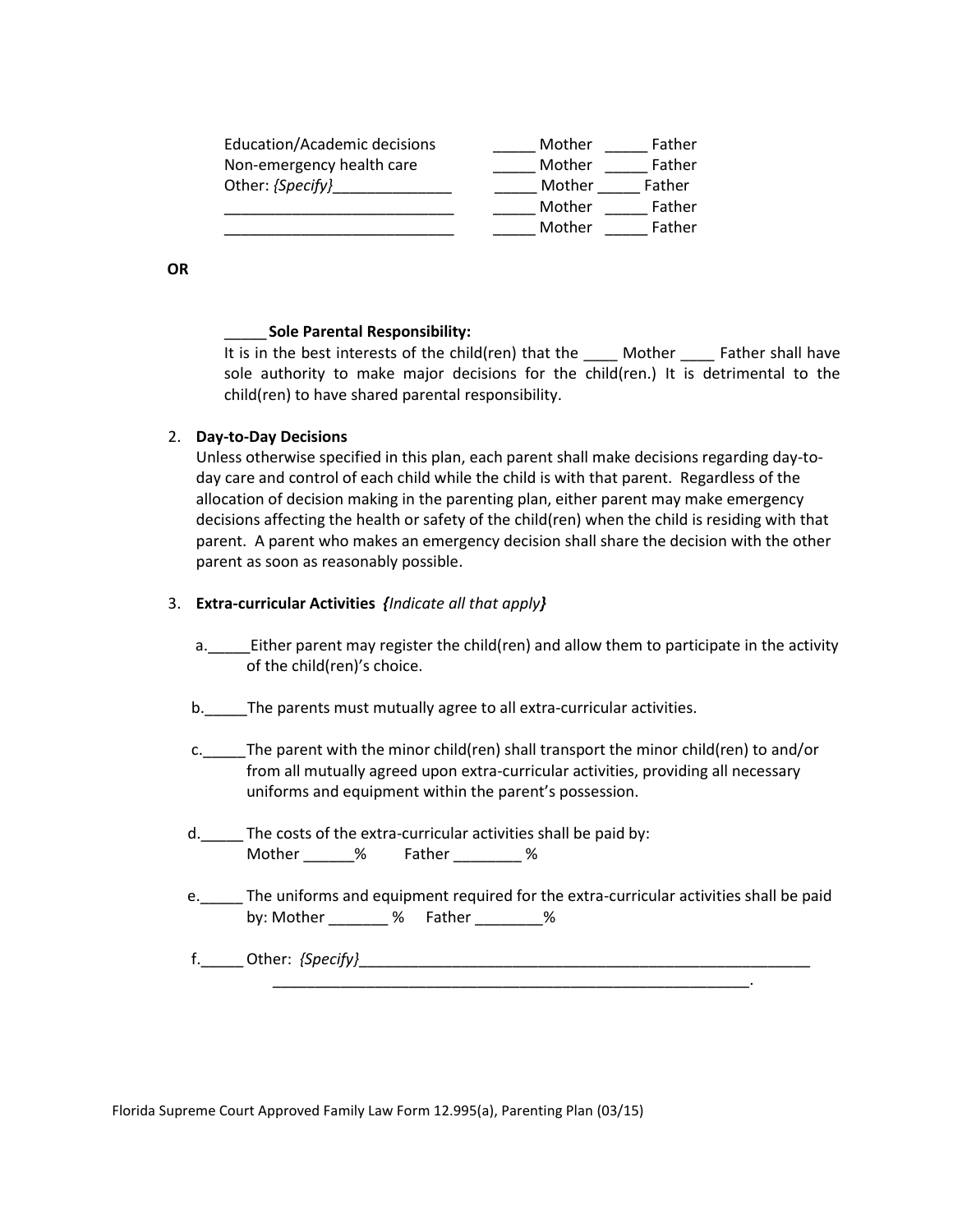### **V. INFORMATION SHARING**. Unless otherwise indicated or ordered by the Court:

Unless otherwise prohibited by law, each parent shall have access to medical and school records and information pertaining to the child(ren) and shall be permitted to independently consult with any and all professionals involved with the child(ren). The parents shall cooperate with each other in sharing information related to the health, education, and welfare of the child(ren) and they shall sign any necessary documentation ensuring that both parents have access to said records.

Each parent shall be responsible for obtaining records and reports directly from the school and health care providers.

Both parents have equal rights to inspect and receive governmental agency and law enforcement records concerning the child(ren).

Both parents shall have equal and independent authority to confer with the child(ren)'s school, day care, health care providers, and other programs with regard to the child(ren)'s educational, emotional, and social progress.

Both parents shall be listed as "emergency contacts" for the child(ren).

Each parent has a continuing responsibility to provide a residential, mailing, and contact address and contact telephone number to the other parent. Each parent shall notify the other parent in writing within 24 hours of any changes. Each parent shall notify the court in writing within seven (7) days of any changes.

\_\_\_\_\_\_\_\_\_\_\_\_\_\_\_\_\_\_\_\_\_\_\_\_\_\_\_\_\_\_\_\_\_\_\_\_\_\_\_\_\_\_\_\_\_\_\_\_\_\_\_\_\_\_\_\_\_\_\_\_\_\_\_\_.

Other:  $\rule{1em}{0.15mm}$ 

#### **VI. SCHEDULING**

#### 1. **School Calendar**

 If necessary, on or before \_\_\_\_\_\_\_\_\_\_\_\_\_\_ of each year, both parents should obtain a copy of the school calendar for the next school year. The parents shall discuss the calendars and the time-sharing schedule so that any differences or questions can be resolved.

The parents shall follow the school calendar of: *{Indicate all that apply}*

a.\_\_\_\_\_the oldest child

b.\_\_\_\_\_the youngest child

 c.\_\_\_\_\_\_\_\_\_\_\_\_\_\_\_\_\_\_\_\_\_\_ County d. School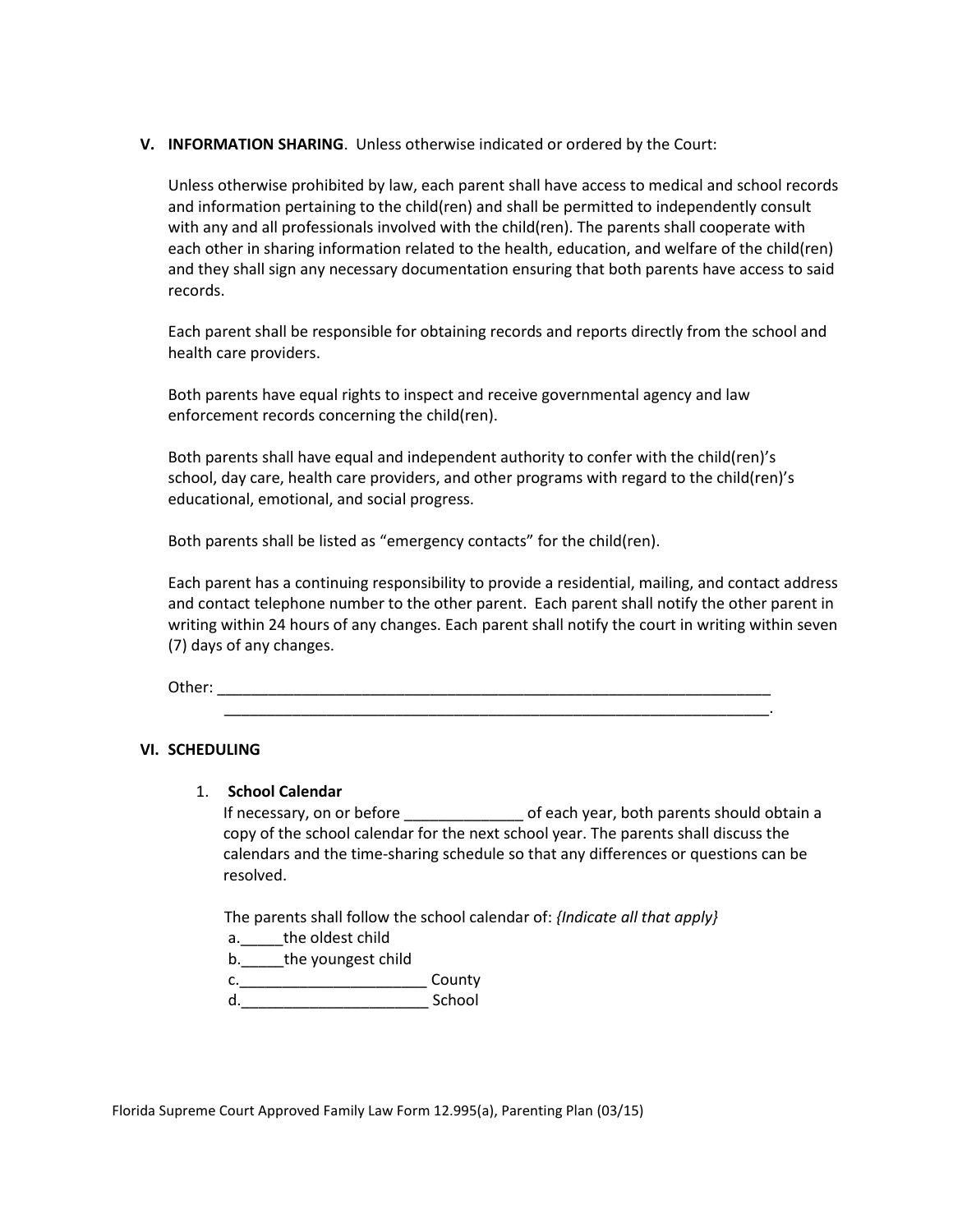### 2. **Academic Break Definition**

 When defining academic break periods, the period shall begin at the end of the last scheduled day of classes before the holiday or break and shall end on the first day of regularly scheduled classes after the holiday or break.

# 3. **Schedule Changes** *{Indicate all that apply}*

a. A parent making a request for a schedule change will make the request as soon as possible, but in any event, except in cases of emergency, no less than \_\_\_\_\_\_\_\_\_\_\_\_ \_\_\_\_\_\_\_\_\_\_\_\_\_\_\_\_\_\_before the change is to occur.

b.\_\_\_\_\_ A parent requesting a change of schedule shall be responsible for any additional child care, or transportation costs caused by the change.

c.\_\_\_\_\_ Other *{Specify}*\_\_\_\_\_\_\_\_\_\_\_\_\_\_\_\_\_\_\_\_\_\_\_\_\_\_\_\_\_\_\_\_\_\_\_\_\_\_\_\_\_\_\_\_\_\_\_\_\_\_\_\_.

#### **VII. TIME-SHARING SCHEDULE**

|  | ______ Mother ______ Father and continue as follows: | The following schedule shall apply beginning on _____________________________ with the   |
|--|------------------------------------------------------|------------------------------------------------------------------------------------------|
|  |                                                      |                                                                                          |
|  |                                                      | The child(ren) shall spend time with the <b>Mother</b> on the following dates and times: |
|  |                                                      | WEEKENDS: ______ Every ______ Every Other ______ Other {specify} ______________          |
|  |                                                      |                                                                                          |
|  |                                                      |                                                                                          |
|  |                                                      |                                                                                          |
|  |                                                      |                                                                                          |
|  |                                                      | The child(ren) shall spend time with the <b>Father</b> on the following dates and times: |
|  |                                                      | WEEKENDS: _____ Every ______ Every Other ______ Other {specify}________________          |
|  |                                                      |                                                                                          |
|  |                                                      |                                                                                          |
|  |                                                      |                                                                                          |
|  |                                                      |                                                                                          |
|  |                                                      |                                                                                          |

**Please indicate if there is a different time sharing schedule for any child. Complete a separate Attachment for each child for whom there is a different time sharing schedule.**  \_\_\_\_\_ There is a different time-sharing schedule for the following child(ren) in Attachment \_\_\_\_\_\_\_\_\_\_.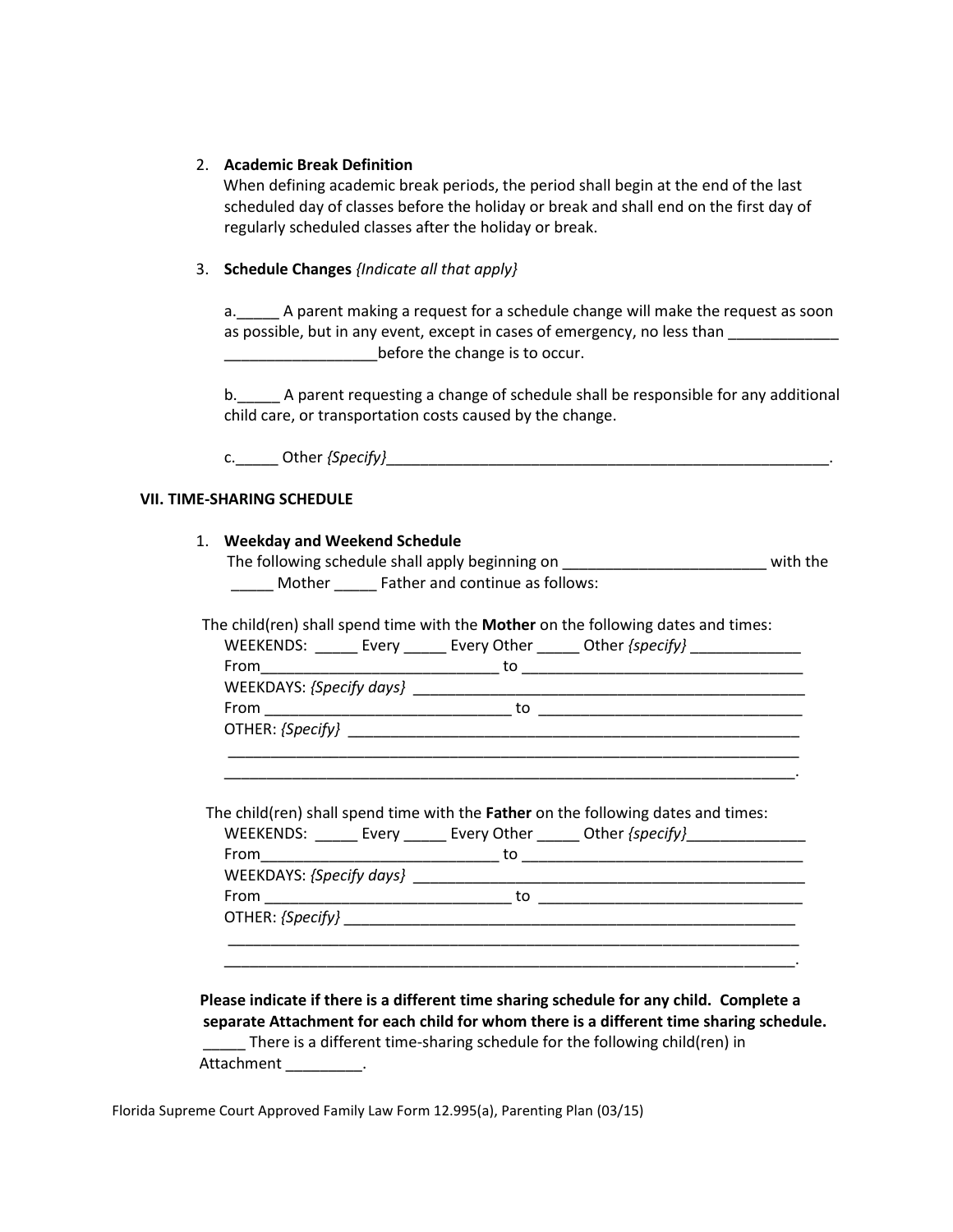(Name of Child) (Name of Child)

\_\_\_\_\_\_\_\_\_\_\_\_\_\_\_\_\_\_\_\_\_\_\_\_\_\_\_\_\_, and \_\_\_\_\_\_\_\_\_\_\_\_\_\_\_\_\_\_\_\_\_\_\_\_\_.

# 2. **Holiday Schedule** *{Choose only one}*

a. \_\_\_\_\_No holiday time sharing shall apply. The regular time-sharing schedule set forth above shall apply.

b. Holiday time-sharing shall be as the parties agree.

 c. \_\_\_\_\_Holiday time-sharing shall be in accordance with the following schedule. The Holiday schedule will take priority over the regular weekday, weekend, and summer schedules. Fill in the blanks with Mother or Father to indicate where the child(ren) will be for the holidays. Provide the beginning and ending times. If a holiday is not specified as even, odd, or every year with one parent, then the child(ren) will remain with the parent in accordance with the regular schedule

| <b>Holidays</b> | <b>Even Years</b>                             | <b>Odd Years</b>                                           | <b>Every Year</b> | <b>Begin/End Time</b> |
|-----------------|-----------------------------------------------|------------------------------------------------------------|-------------------|-----------------------|
| Mother's Day    | <u> 1989 - John Barnett, fransk politiker</u> |                                                            |                   |                       |
| Father's Day    |                                               |                                                            |                   |                       |
|                 |                                               |                                                            |                   |                       |
| M. L. King Day  |                                               |                                                            |                   |                       |
| Easter          | the control of the control of the             |                                                            |                   |                       |
| Passover        |                                               | <u> 1989 - Jan James James Barnett, primeira politik (</u> |                   |                       |
|                 |                                               |                                                            |                   |                       |
| $4th$ of July   |                                               |                                                            |                   |                       |
|                 |                                               |                                                            |                   |                       |
|                 |                                               |                                                            |                   |                       |
| Halloween       |                                               |                                                            |                   |                       |
| Thanksgiving    |                                               |                                                            |                   |                       |
| Veteran's Day   |                                               | <u> 1990 - John Harrison, mars a</u>                       |                   |                       |
| <b>Hanukkah</b> |                                               |                                                            |                   |                       |
| Yom Kippur      |                                               |                                                            |                   |                       |
|                 |                                               |                                                            |                   |                       |
| Child(ren)'s    |                                               |                                                            |                   |                       |
| Birthdays:      |                                               |                                                            |                   |                       |
|                 |                                               |                                                            |                   |                       |
|                 |                                               |                                                            |                   |                       |
|                 |                                               |                                                            |                   |                       |

 This holiday schedule may affect the regular Time-Sharing Schedule. Parents may wish to specify either or both of the following options:

d.\_\_\_\_\_When the parents are using an alternating weekend plan and the holiday schedule would result in one parent having the child(ren) for three weekends in a row,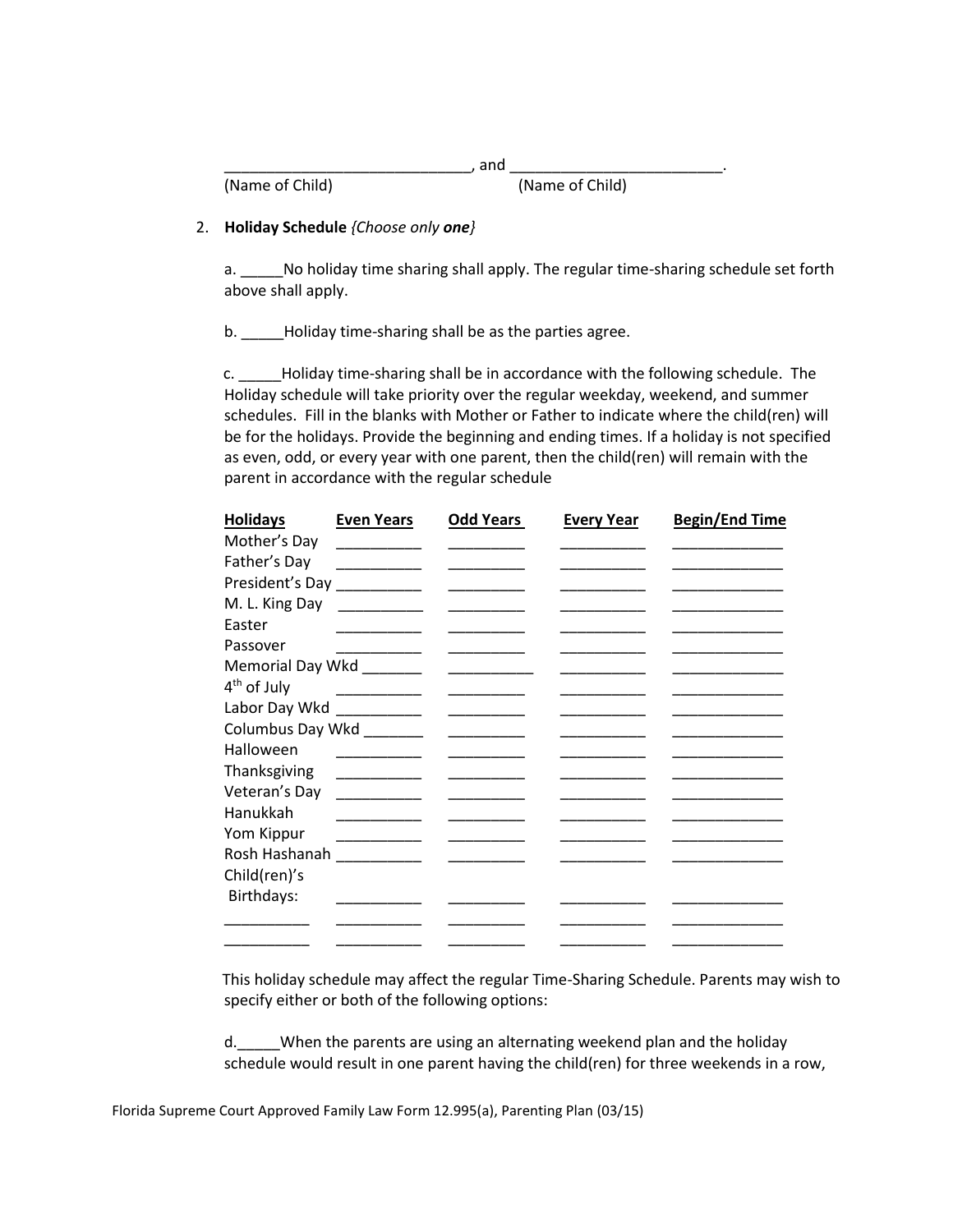the parents will exchange the following weekend, so that each has two weekends in a row before the regular alternating weekend pattern resumes.

e. If a parent has the child(ren) on a weekend immediately before or after an unspecified holiday or non-school day, they shall have the child(ren) for the holiday or non-school day.

#### 3**. Winter Break** *{Choose only one}*

a. The Mother Father shall have the child(ren) from the day and time school is dismissed until December \_\_\_\_\_\_\_\_\_\_\_\_ at \_\_\_\_\_\_ a.m./p. m in \_\_\_\_oddnumbered years \_\_\_\_\_ even-numbered years \_\_\_\_ every year. The other parent will have the children for the second portion of the Winter Break. The parties shall alternate the arrangement each year.

b.\_\_\_\_\_The \_\_\_\_\_ Mother \_\_\_\_\_ Father shall have the child(ren) for the **entire** Winter Break during \_\_\_\_\_ odd-numbered years \_\_\_\_\_ even-numbered years \_\_\_\_\_ every year.

\_\_\_\_\_\_\_\_\_\_\_\_\_\_\_\_\_\_\_\_\_\_\_\_\_\_\_\_\_\_\_\_\_\_\_\_\_\_\_\_\_\_\_\_\_\_\_\_\_\_\_\_\_\_\_\_\_\_\_\_\_\_\_\_\_\_\_\_\_\_\_

\_\_\_\_\_\_\_\_\_\_\_\_\_\_\_\_\_\_\_\_\_\_\_\_\_\_\_\_\_\_\_\_\_\_\_\_\_\_\_\_\_\_\_\_\_\_\_\_\_\_\_\_\_\_\_\_\_\_\_\_\_\_\_\_\_\_\_\_\_\_\_.

c. Other:  $\Box$ 

# d**.** \_\_\_\_\_**Specific Winter Holidays**

If not addressed above, the specific Winter Holidays such as Christmas, New Year's Eve, Hanukkah, Kwanzaa, etc. shall be shared as follows:

\_\_\_\_\_\_\_\_\_\_\_\_\_\_\_\_\_\_\_\_\_\_\_\_\_\_\_\_\_\_\_\_\_\_\_\_\_\_\_\_\_\_\_\_\_\_\_\_\_\_\_\_\_\_\_\_\_\_\_\_\_\_\_\_\_\_\_\_\_\_ \_\_\_\_\_\_\_\_\_\_\_\_\_\_\_\_\_\_\_\_\_\_\_\_\_\_\_\_\_\_\_\_\_\_\_\_\_\_\_\_\_\_\_\_\_\_\_\_\_\_\_\_\_\_\_\_\_\_\_\_\_\_\_\_\_\_\_\_\_\_ \_\_\_\_\_\_\_\_\_\_\_\_\_\_\_\_\_\_\_\_\_\_\_\_\_\_\_\_\_\_\_\_\_\_\_\_\_\_\_\_\_\_\_\_\_\_\_\_\_\_\_\_\_\_\_\_\_\_\_\_\_\_\_\_\_\_\_\_\_\_ \_\_\_\_\_\_\_\_\_\_\_\_\_\_\_\_\_\_\_\_\_\_\_\_\_\_\_\_\_\_\_\_\_\_\_\_\_\_\_\_\_\_\_\_\_\_\_\_\_\_\_\_\_\_\_\_\_\_\_\_\_\_\_\_\_\_\_\_\_\_.

#### 4. **Spring Break** *{Choose only one}*

a.\_\_\_\_\_The parents shall follow the regular schedule.

b.\_\_\_\_\_The parents shall alternate the entire Spring Break with the Mother having the child(ren) during the \_\_\_\_\_\_odd-numbered years \_\_\_\_\_\_even numbered years.

c.\_\_\_\_\_The \_\_\_\_\_ Father \_\_\_\_\_ Mother shall have the child(ren) for the entire Spring Break every year.

d. The Spring Break will be evenly divided. The first half of the Spring Break will go to the parent whose regularly scheduled weekend falls on the first half and the second half going to the parent whose weekend falls during the second half.

e. Other: *{Specify}*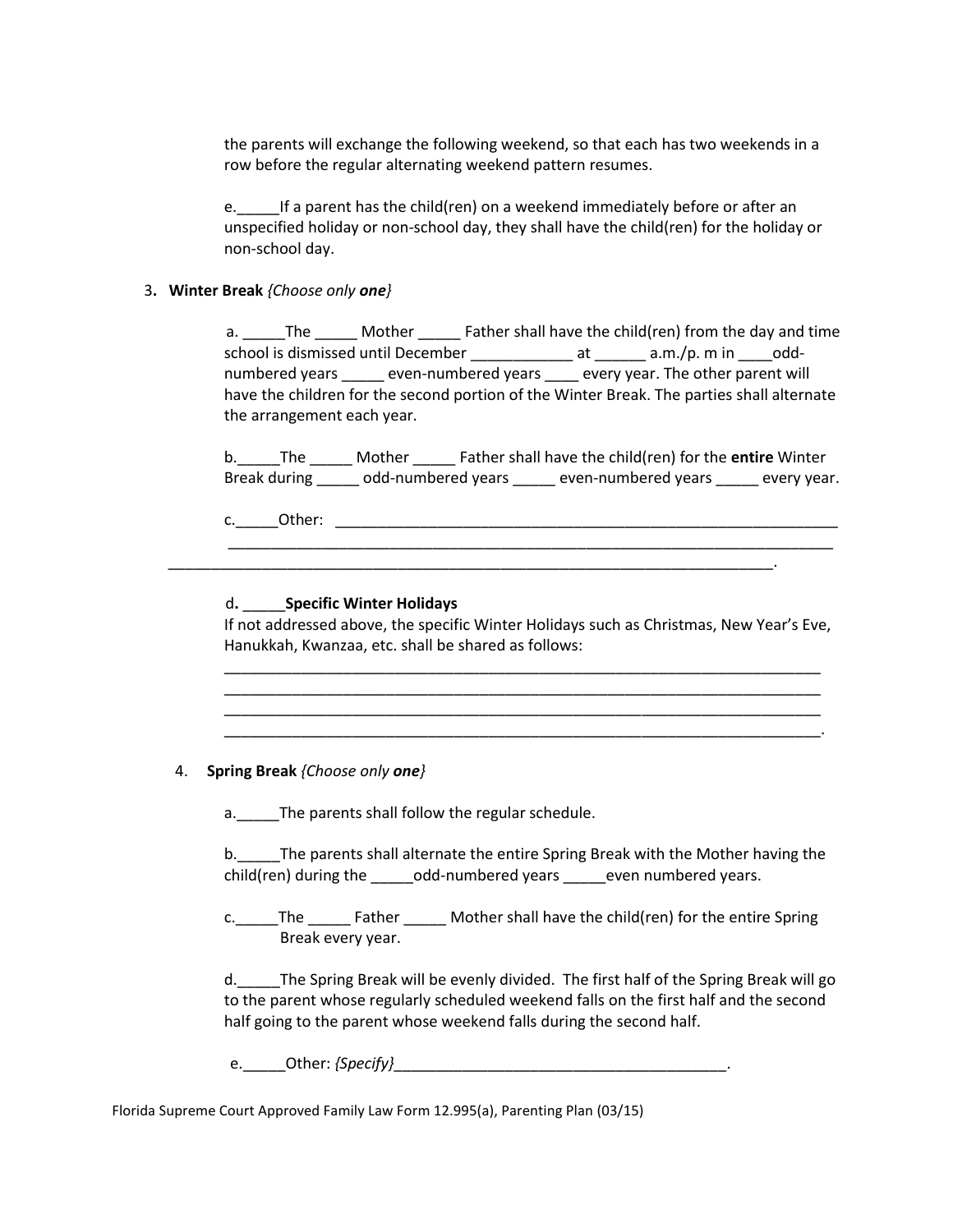### 5. **Summer Break** *{Choose only one}*

a. The parents shall follow the regular schedule through the summer.

b. The Mother \_\_\_\_\_\_ Father shall have the entire Summer Break from \_\_\_\_\_\_\_\_\_\_after school is out until \_\_\_\_\_\_\_\_\_\_\_\_\_\_\_ before school starts.

c. The parents shall equally divide the Summer Break as follows: During odd-numbered years\_\_\_\_\_ even numbered years, the \_\_\_\_\_ Mother \_\_\_\_\_ Father shall have the children from \_\_\_\_\_\_\_\_ \_after school is out until \_\_\_\_\_\_\_\_\_\_\_\_\_. The other parent shall have the child(ren) for the second one-half of the Summer Break. The parents shall alternate the first and second one-halves each year unless otherwise agreed. During the extended periods of time-sharing, the other parent shall have the child(ren) \_\_\_\_\_\_\_\_\_\_\_\_\_\_\_\_\_\_\_\_\_\_\_\_\_\_\_\_\_\_\_\_\_\_\_\_\_\_\_\_\_\_\_\_\_\_\_\_\_\_\_\_\_\_\_\_\_\_\_\_.

\_\_\_\_\_\_\_\_\_\_\_\_\_\_\_\_\_\_\_\_\_\_\_\_\_\_\_\_\_\_\_\_\_\_\_\_\_\_\_\_\_\_\_\_\_\_\_\_\_\_\_\_\_\_\_\_\_\_\_\_\_\_\_\_\_\_\_\_\_\_\_.

d.\_\_\_\_\_Other: *{Specify}*\_\_\_\_\_\_\_\_\_\_\_\_\_\_\_\_\_\_\_\_\_\_\_\_\_\_\_\_\_\_\_\_\_\_\_\_\_\_\_\_\_\_\_\_\_\_\_\_\_\_\_\_

### 6**. Number of Overnights:**

Based upon the time-sharing schedule, the Mother has a total of \_\_\_\_\_ overnights per year and the Father has a total of \_\_\_\_\_ overnights per year. **Note: The two numbers must equal 365.**

7. \_\_\_\_\_**If not set forth above,** the parties shall have time-sharing in accordance with the schedule which is attached and incorporated herein.

# **VIII. TRANSPORTATION AND EXCHANGE OF CHILD(REN)**

1. **Transportation** *{Choose only one}*

a. The Mother Father shall provide all transportation.

b. \_\_\_\_\_The parent beginning their time-sharing shall provide transportation for the child(ren).

\_\_\_\_\_\_\_\_\_\_\_\_\_\_\_\_\_\_\_\_\_\_\_\_\_\_\_\_\_\_\_\_\_\_\_\_\_\_\_\_\_\_\_\_\_\_\_\_\_\_\_\_\_\_\_\_\_\_\_\_\_\_\_\_\_\_\_\_\_.

c.\_\_\_\_\_The parent ending their time-sharing shall provide transportation for the child(ren).

d.\_\_\_\_\_Other: *{Specify}*\_\_\_\_\_\_\_\_\_\_\_\_\_\_\_\_\_\_\_\_\_\_\_\_\_\_\_\_\_\_\_\_\_\_\_\_\_\_\_\_\_\_\_\_\_\_\_\_\_\_\_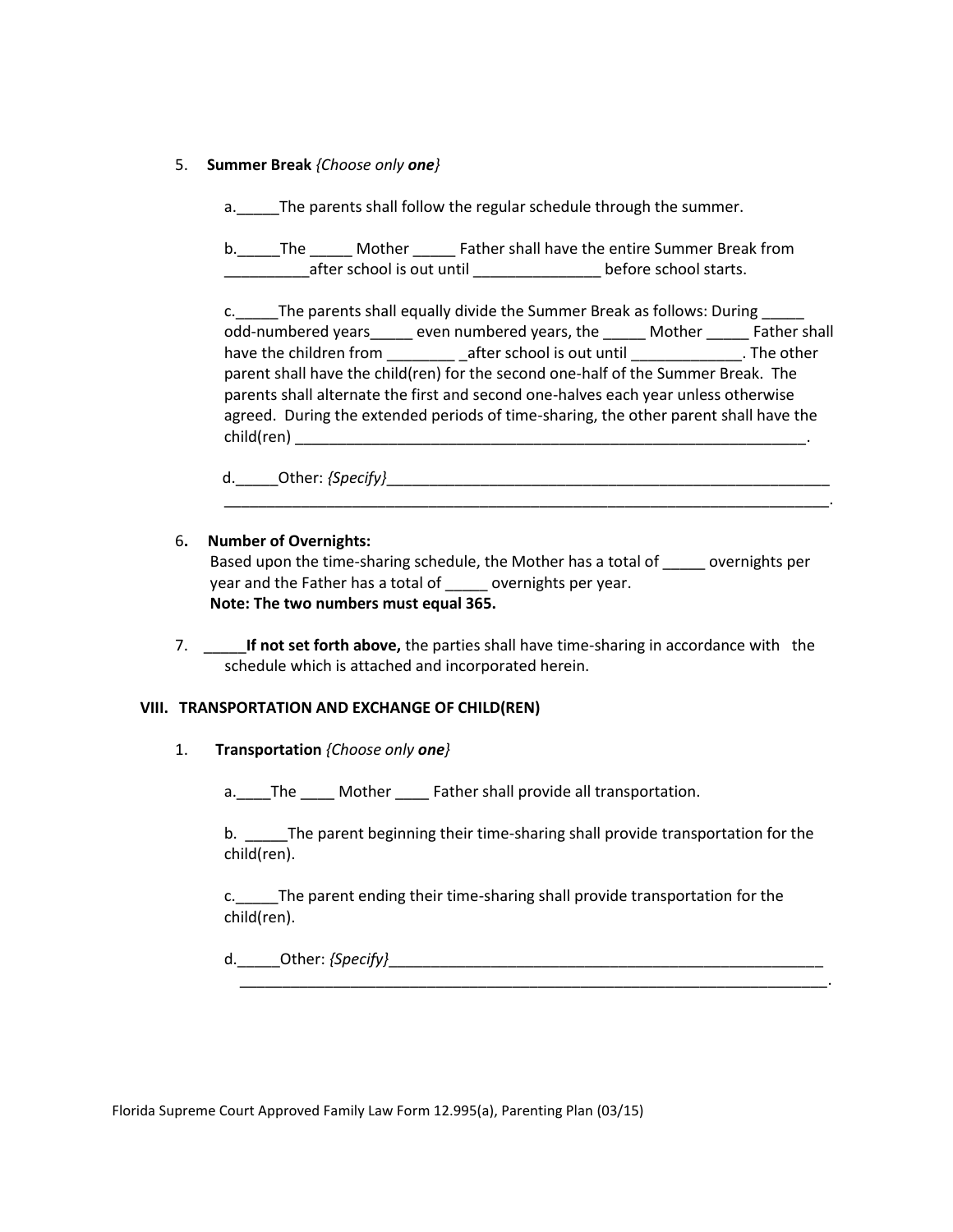# 2. **Exchange**

 Both parents shall have the child(ren) ready on time with sufficient clothing packed and ready at the agreed upon time of exchange. If a parent is more than  $\sim$  S minutes late without contacting the other parent to make other arrangements, the parent with the child(ren) may proceed with other plans and activities. *{Choose only one}:*

a.\_\_\_\_\_Exchanges shall be at Mother's and Father's homes unless both parents agree to a different meeting place.

b. Exchanges shall occur at **Exchanges** shall are shall as  $\frac{1}{2}$ \_\_\_\_\_\_\_\_\_\_\_\_\_\_\_\_\_\_\_\_\_\_\_\_\_\_\_\_\_\_\_\_\_\_\_\_\_\_\_\_\_\_\_\_\_\_\_\_\_\_\_\_\_\_\_\_\_\_\_\_ unless both

parties agree in advance to a different meeting place.

c. Other:  $\Box$ 

# 3. **Transportation Costs** *{Choose only one}*

a.\_\_\_\_\_Transportation costs are included in the Child Support Worksheets and/or the Order for Child Support and should not be included here.

b. The Mother shall pay \_\_\_\_\_\_% and the Father shall pay \_\_\_\_\_\_% of the transportation costs.

c.\_\_\_\_\_Other: \_\_\_\_\_\_\_\_\_\_\_\_\_\_\_\_\_\_\_\_\_\_\_\_\_\_\_\_\_\_\_\_\_\_\_\_\_\_\_\_\_\_\_\_\_\_\_\_\_\_\_\_\_\_\_\_\_\_\_.

# 4. **Foreign and Out-Of-State Travel** *{Indicate all that apply}*

a. Either parent may travel within the United States with the child(ren) during his/her time-sharing. The parent traveling with the child(ren) shall give the other parent at least days written notice before traveling out of state unless there is an emergency, and shall provide the other parent with a detailed itinerary, including locations and telephone numbers where the child(ren) and parent can be reached at least days before traveling.

b.\_\_\_\_\_Either parent may travel out of the country with the child(ren) during his/her time-sharing. At least days prior to traveling, the parent shall provide a detailed itinerary, including locations, and telephone numbers where the child(ren) and parent may be reached during the trip. Each parent agrees to provide whatever documentation is necessary for the other parent to take the child(ren) out of the country.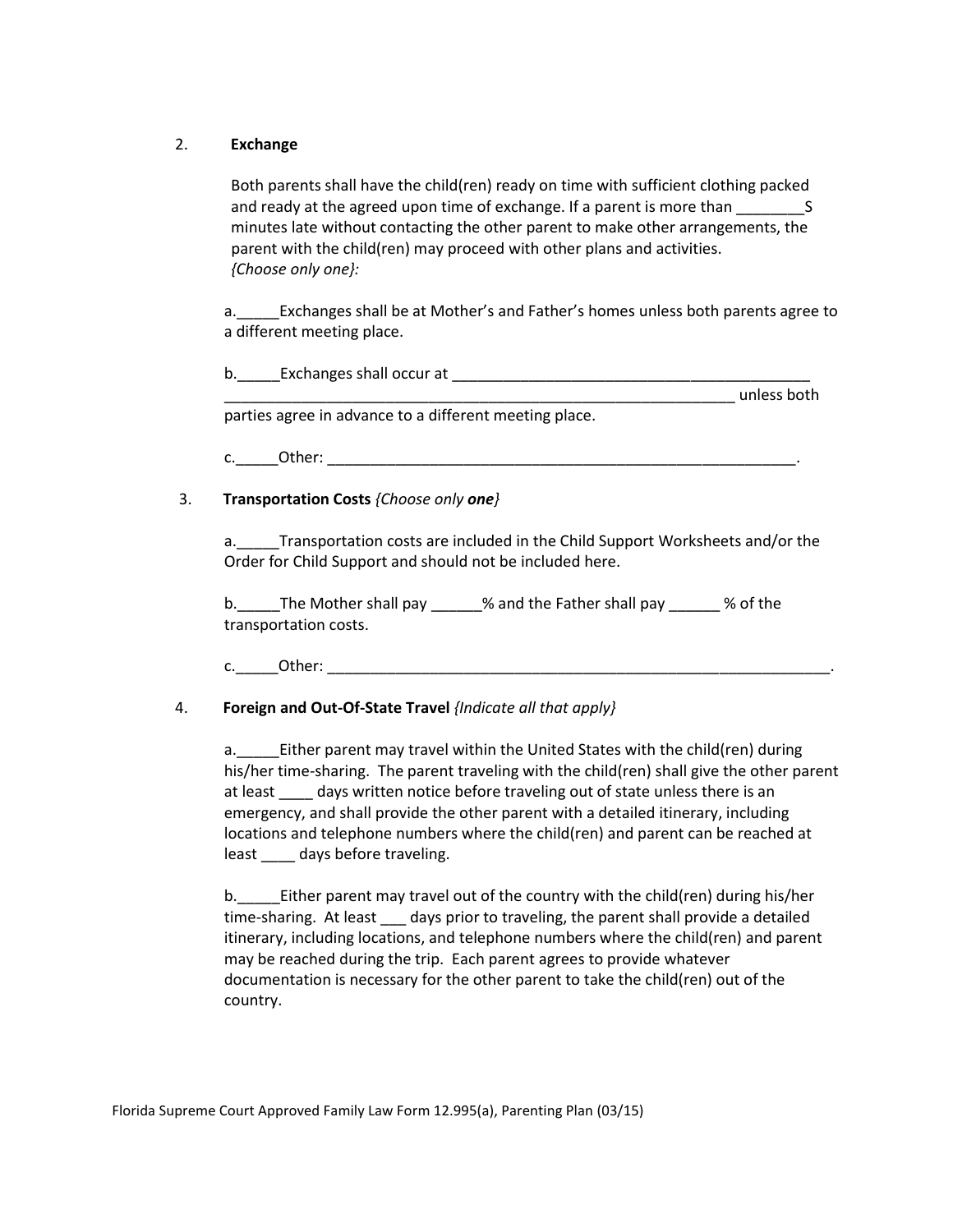|               | c. If a parent wishes to travel out of the country with the child(ren), he/she shall<br>provide the following security for the return of the child                                                                                             |  |  |  |
|---------------|------------------------------------------------------------------------------------------------------------------------------------------------------------------------------------------------------------------------------------------------|--|--|--|
|               | <u> 1989 - Johann Stoff, deutscher Stoff, der Stoff, der Stoff, der Stoff, der Stoff, der Stoff, der Stoff, der S</u>                                                                                                                          |  |  |  |
| IX. EDUCATION |                                                                                                                                                                                                                                                |  |  |  |
| 1.            | School designation.<br>For purposes of school boundary determination and registration, the _____ Mother's<br>Father's address shall be designated.                                                                                             |  |  |  |
| 2.            | [If Applicable] The following provisions are made regarding private or home<br><u> 1990 - Johann Stoff, amerikan bestein der stadt i den stadt for de stadt i den stadt for de stadt for de stad</u>                                           |  |  |  |
| 3.            | <u> 1989 - Johann Stoff, deutscher Stoff, der Stoff, der Stoff, der Stoff, der Stoff, der Stoff, der Stoff, der S</u><br><u> 1989 - Johann Harry Harry Harry Harry Harry Harry Harry Harry Harry Harry Harry Harry Harry Harry Harry Harry</u> |  |  |  |
| Х.            | <b>DESIGNATION FOR OTHER LEGAL PURPOSES</b>                                                                                                                                                                                                    |  |  |  |

The child(ren) named in this Parenting Plan are scheduled to reside the majority of the time with the \_\_\_\_\_ Mother \_\_\_\_\_ Father. This majority designation is **SOLELY** for purposes of all other state and federal laws which require such a designation. **This designation does not affect either parent's rights and responsibilities under this Parenting Plan.**

### **XI. COMMUNICATION**

#### 1**. Between Parents**

All communications regarding the child(ren) shall be between the parents. The parents shall not use the child(ren) as messengers to convey information, ask questions, or set up schedule changes.

The parents shall communicate with each other: *{Indicate all that apply}*

| in person        |  |
|------------------|--|
| by telephone     |  |
| by letter        |  |
| by e-mail        |  |
| Other: {Specify} |  |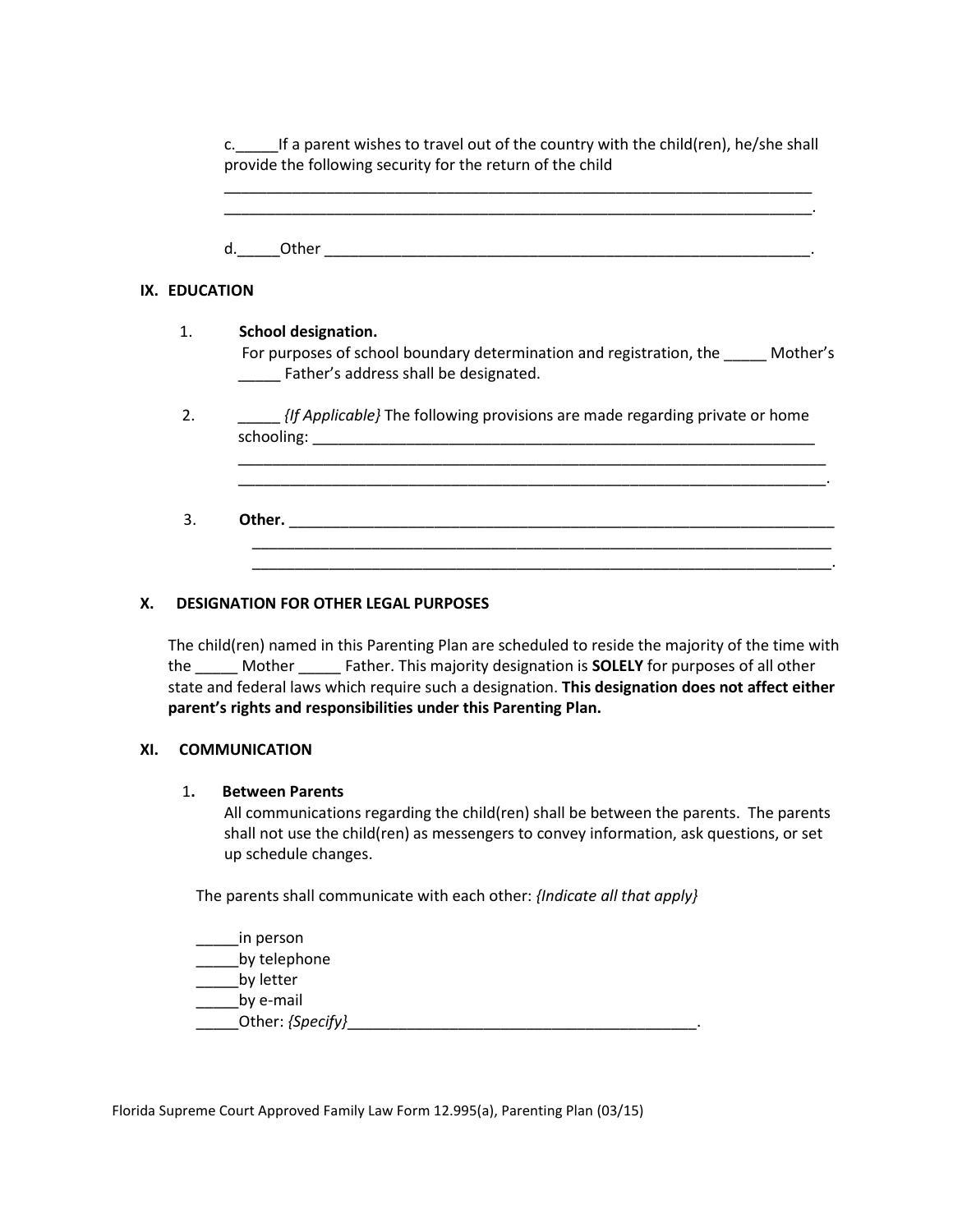### 2. **Between Parent and Child(ren)**

Both parents shall keep contact information current. Telephone or other electronic communication between the child(ren) and the other parent shall not be monitored by or interrupted by the other parent. "Electronic communication" includes telephones, electronic mail or e-mail, webcams, video-conferencing equipment and software or other wired or wireless technologies or other means of communication to supplement face to face contact.

| The child(ren) may have telephone e-mail other electronic |    |                        |
|-----------------------------------------------------------|----|------------------------|
| communication in the form of                              |    | with the other parent: |
| {Choose only <b>one</b> }                                 |    |                        |
| Anytime<br>a.                                             |    |                        |
| b. Every day during the hours of                          | to |                        |
| c. On the following days                                  |    |                        |
| during the hours of the state of the state of             | to |                        |
| Other:<br>d.                                              |    |                        |

\_\_\_\_\_\_\_\_\_\_\_\_\_\_\_\_\_\_\_\_\_\_\_\_\_\_\_\_\_\_\_\_\_\_\_\_\_\_\_\_\_\_\_\_\_\_\_\_\_\_\_\_\_\_\_\_\_\_\_\_\_\_\_\_\_\_\_\_\_ \_\_\_\_\_\_\_\_\_\_\_\_\_\_\_\_\_\_\_\_\_\_\_\_\_\_\_\_\_\_\_\_\_\_\_\_\_\_\_\_\_\_\_\_\_\_\_\_\_\_\_\_\_\_\_\_\_\_\_\_\_\_\_\_\_\_\_\_\_ \_\_\_\_\_\_\_\_\_\_\_\_\_\_\_\_\_\_\_\_\_\_\_\_\_\_\_\_\_\_\_\_\_\_\_\_\_\_\_\_\_\_\_\_\_\_\_\_\_\_\_\_\_\_\_\_\_\_\_\_\_\_\_\_\_\_\_\_\_.

3. Costs of Electronic Communication shall be addressed as follows:

# **XII. CHILD CARE** *{Choose only one}*

| а. | Each parent may select appropriate child care providers                          |
|----|----------------------------------------------------------------------------------|
| b. | All child care providers must be agreed upon by both parents.                    |
| c. | Each parent must offer the other parent the opportunity to care for the          |
|    | child(ren) before using a child care provider for any period exceeding<br>hours. |
|    | d. Other: {Specify}                                                              |

# **XIII. CHANGES OR MODIFICATIONS OF THE PARENTING PLAN**

Temporary changes to this Parenting Plan may be made informally without a written document; however, if the parties dispute the change, the Parenting Plan shall remain in effect until further order of the court.

Any substantial changes to the Parenting Plan must be sought through the filing of a supplemental petition for modification.

# **XIV. RELOCATION**

Any relocation of the child(ren) is subject to and must be sought in compliance with section 61.13001, Florida Statutes.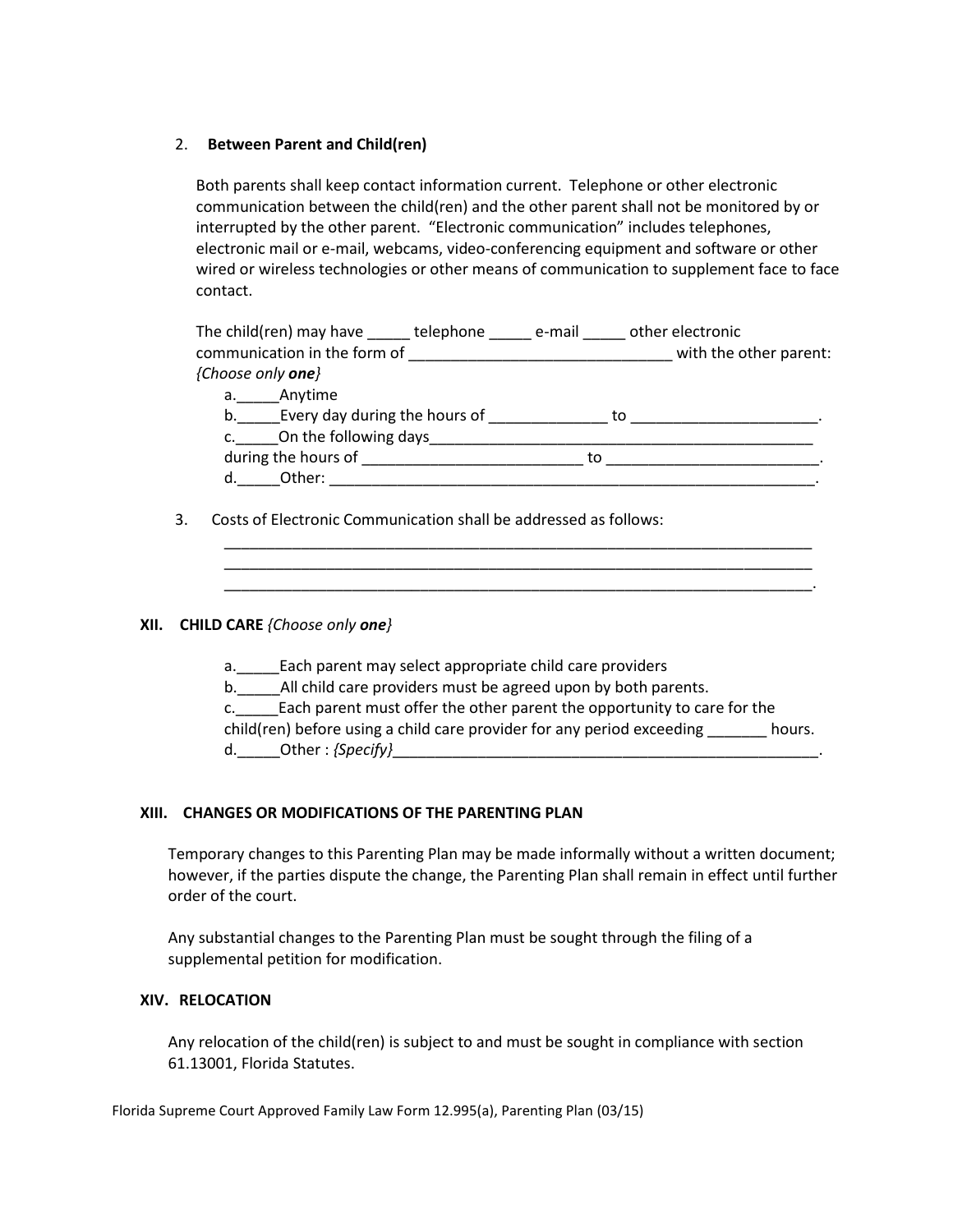#### **XV. DISPUTES OR CONFLICT RESOLUTION**

Parents shall attempt to cooperatively resolve any disputes which may arise over the terms of the Parenting Plan. The parents may wish to use mediation or other dispute resolution methods and assistance, such as Parenting Coordinators and Parenting Counselors, before filing a court action.

\_\_\_\_\_\_\_\_\_\_\_\_\_\_\_\_\_\_\_\_\_\_\_\_\_\_\_\_\_\_\_\_\_\_\_\_\_\_\_\_\_\_\_\_\_\_\_\_\_\_\_\_\_\_\_\_\_\_\_\_\_\_\_\_\_\_\_\_\_\_\_\_\_\_\_

# **XVI. OTHER PROVISIONS**

|                                             | SIGNATURES OF PARENTS                                                                                     |
|---------------------------------------------|-----------------------------------------------------------------------------------------------------------|
| Plan and intend to be bound by it.          | I certify that I have been open and honest in entering into this Parenting Plan. I am satisfied with this |
| Dated: ___________________________          |                                                                                                           |
|                                             | Signature of Mother                                                                                       |
|                                             |                                                                                                           |
|                                             | City, State, Zip: 1978)                                                                                   |
|                                             |                                                                                                           |
|                                             |                                                                                                           |
|                                             | Designated E-mail Address(es):                                                                            |
| <b>STATE OF FLORIDA</b>                     |                                                                                                           |
|                                             |                                                                                                           |
|                                             |                                                                                                           |
|                                             | NOTARY PUBLIC or DEPUTY CLERK                                                                             |
|                                             | {Print, type, or stamp commissioned name of<br>notary or clerk.}                                          |
| Personally known<br>Produced identification |                                                                                                           |
|                                             |                                                                                                           |